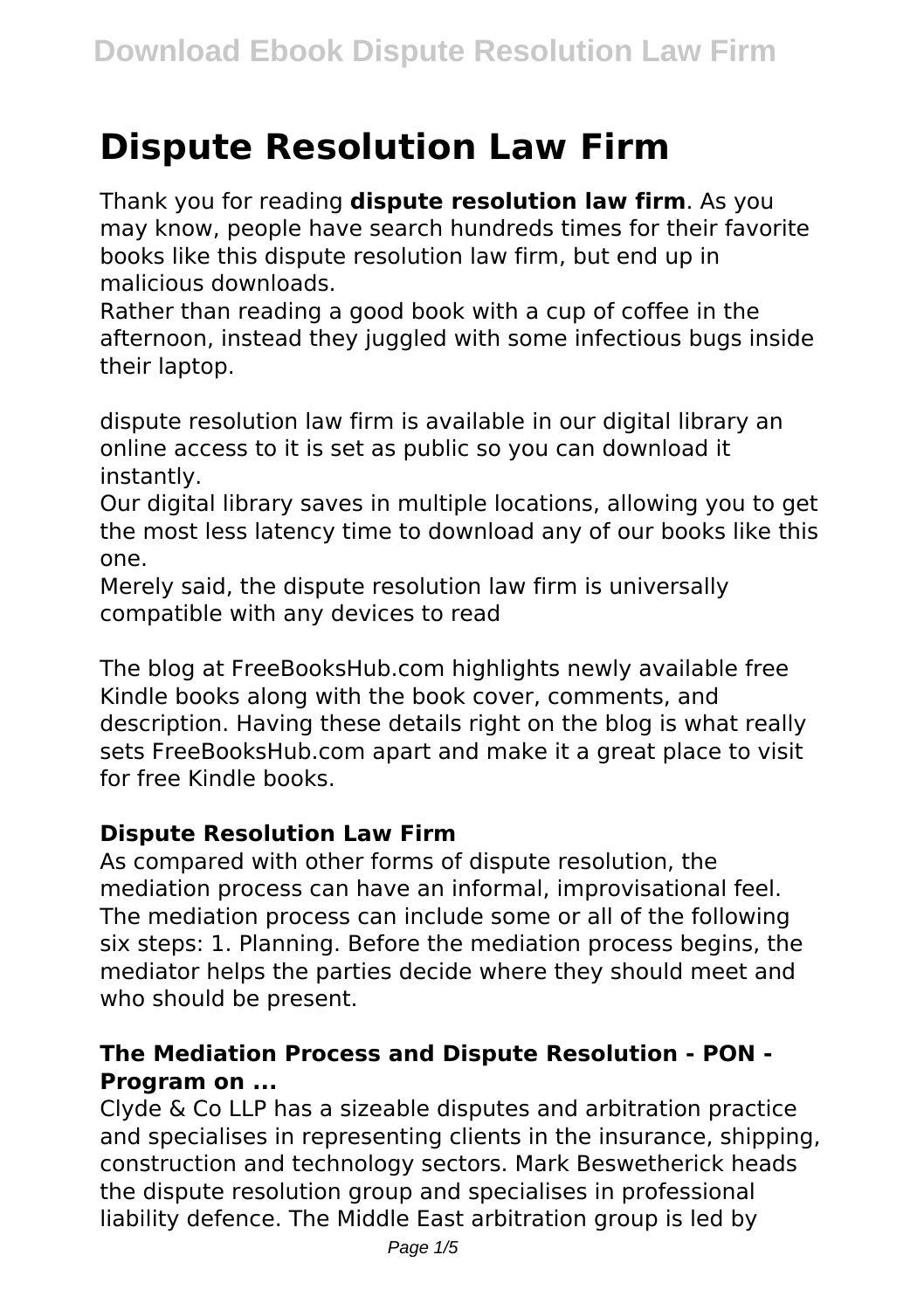Nassif BouMalhab, who focuses on shareholder and real estate disputes, as well ...

# **Dispute resolution: arbitration and international ... - Legal 500**

Dispute resolution firm Signature Litigation LLP fields specialist arbitration lawyers who act in complex, high-value and crossborder matters. With approximately 30 years' experience, Ioannis Alexopoulos has particular experience in cases involving Greece, the Balkans, Russia and Central Asia, Brazil, sub-Saharan Africa and the Middle East.

# **International arbitration in London | Law firm and lawyer rankings from ...**

Law Firm AelexIT 2022-03-02T17:10:09+01:00 ǼLEX is a leading Commercial & Dispute Resolution law firm. We are one of the largest full-service law firms in West Africa with offices in Lagos, Port Harcourt and Abuja in Nigeria and Accra, Ghana.

# **ǼLEX | A Leading Commercial & Dispute Resolution Law Firm**

Our team of specialists have built the firm's reputation by combining professional expertise with a personalised approach, delivering high quality, practical legal services. ...

property@abacus-law.co.uk. Dispute Resolution.

disputes@abacus-law.co.uk. Personal Injury.

personalinjury@abacus-law.co.uk. Manchester Office. Reedham House 31-33 ...

# **Solicitors in Manchester | Dispute Resolution Specialists | Abacus Law**

Dispute resolution in England and Wales – Law Society response While we continue to support alternative, non-litigation, methods of resolving disputes, we urge caution when it comes to making these compulsory.

# **Dispute resolution | The Law Society**

Insurance Law Service. Advice and advocacy for consumers in financial stress. Toggle navigation. ... (AFCA) is an External Dispute Resolution (EDR) provider which can be used to resolve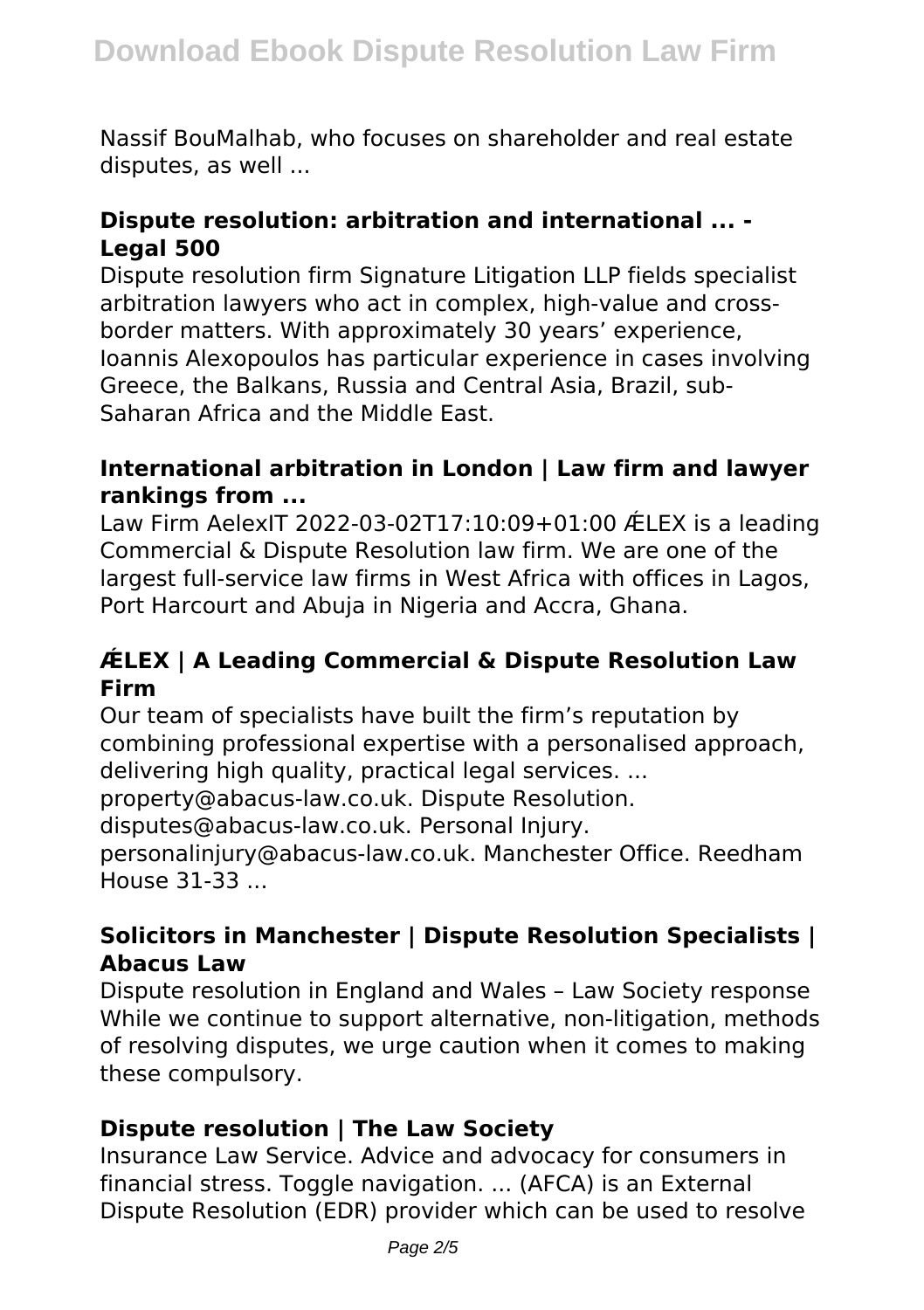disputes between consumers and their insurers. AFCA is funded by its members, which includes insurance companies and brokers. ... 'find a financial firm ...

# **Insurance dispute resolution - Insurance Law Service**

Centre for Effective Dispute Resolution (CEDR) is a London-based mediation and alternative dispute resolution body. It was founded as a non-profit organisation in 1990, with the support of The Confederation of British Industry (CBI) and a number of British businesses and law firms, to encourage the development and use of Alternative Dispute Resolution (ADR) and mediation in commercial disputes.

# **Centre for Effective Dispute Resolution - Wikipedia**

Dispute Resolution & Litigation. Commercial disputes are sometimes unavoidable and they can often result in the destruction of a business and relationships. When a dispute arises it can be impossible to take an objective view and that is where Eatons can assist. Eatons can give you an accurate assessment of your position and your rights.

#### **Eatons Solicitors - West Yorkshire Law Firm**

United States: Dentons, the world's largest law firm, announces today that Angel Cortiñas and Jonathan Kaskel have joined the Firm's Litigation and Dispute Resolution practice as partners. Cortiñas, who served on his prior firm's board of directors and as co-chair of its appellate group, will serve as managing partner of the Firm's ...

# **Litigation and Dispute Resolution - Dentons**

An investment of £3.5 million could create the first stage of an online civil court which could resolve 200,000 business disputes over five years, releasing £3.4bn in disputed money - and be ...

# **Online dispute resolution could unlock £3.4bn a year | News | Law Gazette**

Davidson & Co is a leading law firm in Dubai with a team of talented lawyers in Dubai providing legal advice and consultation to corporate and private clients. +971 4 343 8897 Enquire now. ... DISPUTE RESOLUTION. Our litigation practice covers a broad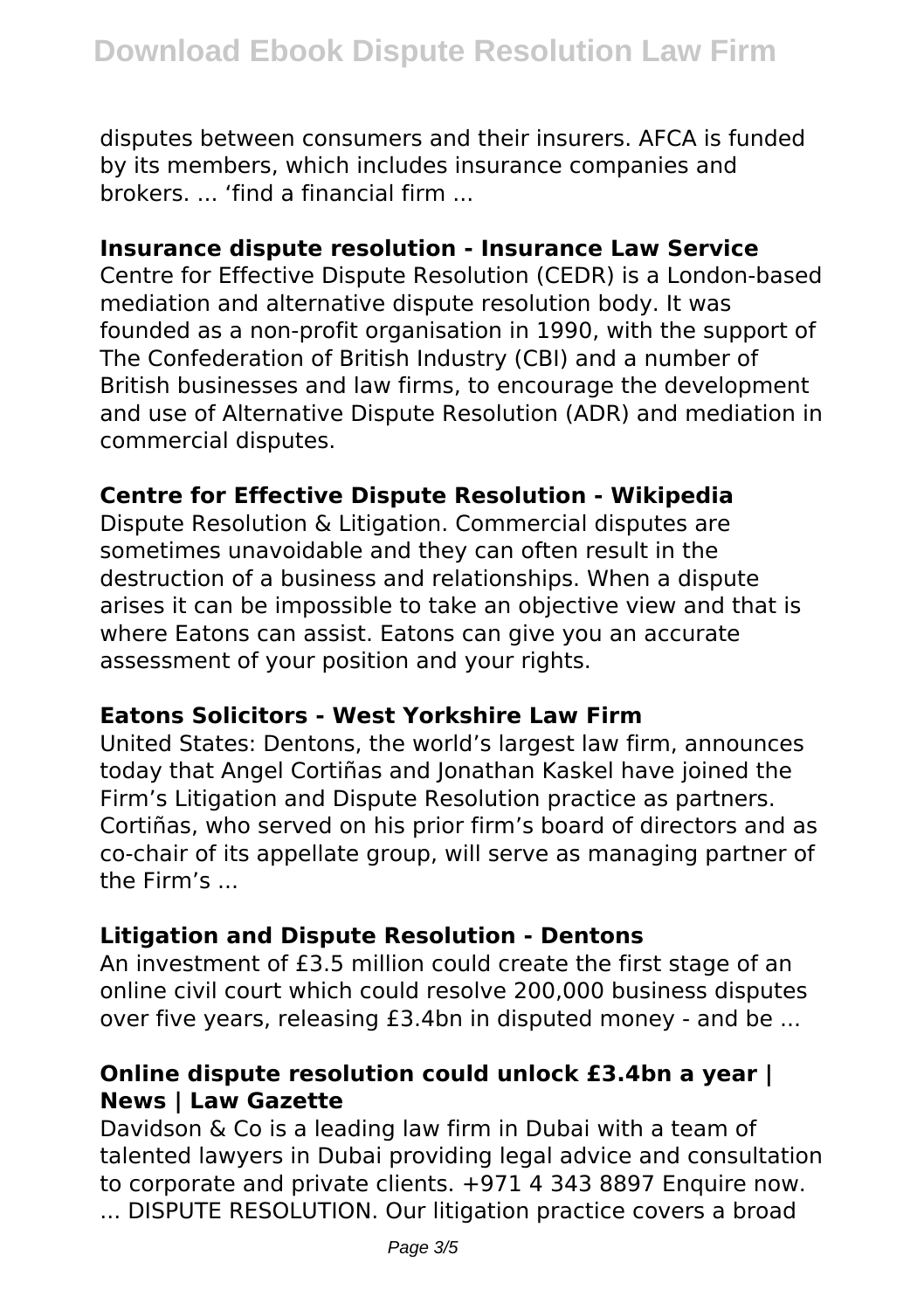spectrum of corporate and commercial law, international law, construction law, real estate law ...

# **Lawyers in Dubai - Best Law Firm in Dubai UAE - Davidson & Co**

The Judge Law Firm - offering expert legal service and advise in HOA Law, dispute resolution,real estate law, bankruptcy monitoring, collections, general counsel , and municiple law in orange county ... The Judge Law Firm is a recognized leader in Southern California, specializing in: Common Interest Development Law; Judicial/non-judicial ...

# **The Judge Law Firm - HOA Collections & General Counsel**

The International Institute for Conflict Prevention & Resolution (CPR) is an independent nonprofit organization that, for more than 35 years, has helped global businesses prevent and resolve commercial disputes effectively and efficiently. Our membership consists of top corporations and law firms, academic and government institutions, and leading mediators and arbitrators around the world.

# **CPR International Institute for Conflict Prevention & Resolution | CPR ...**

BIshop & Sewell is a Central London law firm - with an international reach - specialising in personal, property and commercial legal matters. +44 (0)20 7631 4141; About Us. ... Commercial Litigation & Dispute Resolution; Corporate & Commercial; Employer Advice; Incorporating a Company or LLP; Insolvency & Bankruptcy; International Commercial ...

# **Bishop & Sewell | Law Firm**

AFCA is a single dispute resolution scheme for financial services and commenced operations on 1 November 2018. AFCA can resolve complaints that a financial firm could not resolve at IDR. AFCA replaces the Financial Ombudsman Service Limited (FOS), Credit and Investments Ombudsman (CIO) and the statutory Superannuation Complaints Tribunal (SCT ...

# **Dispute resolution | ASIC - Australian Securities and Investments ...**